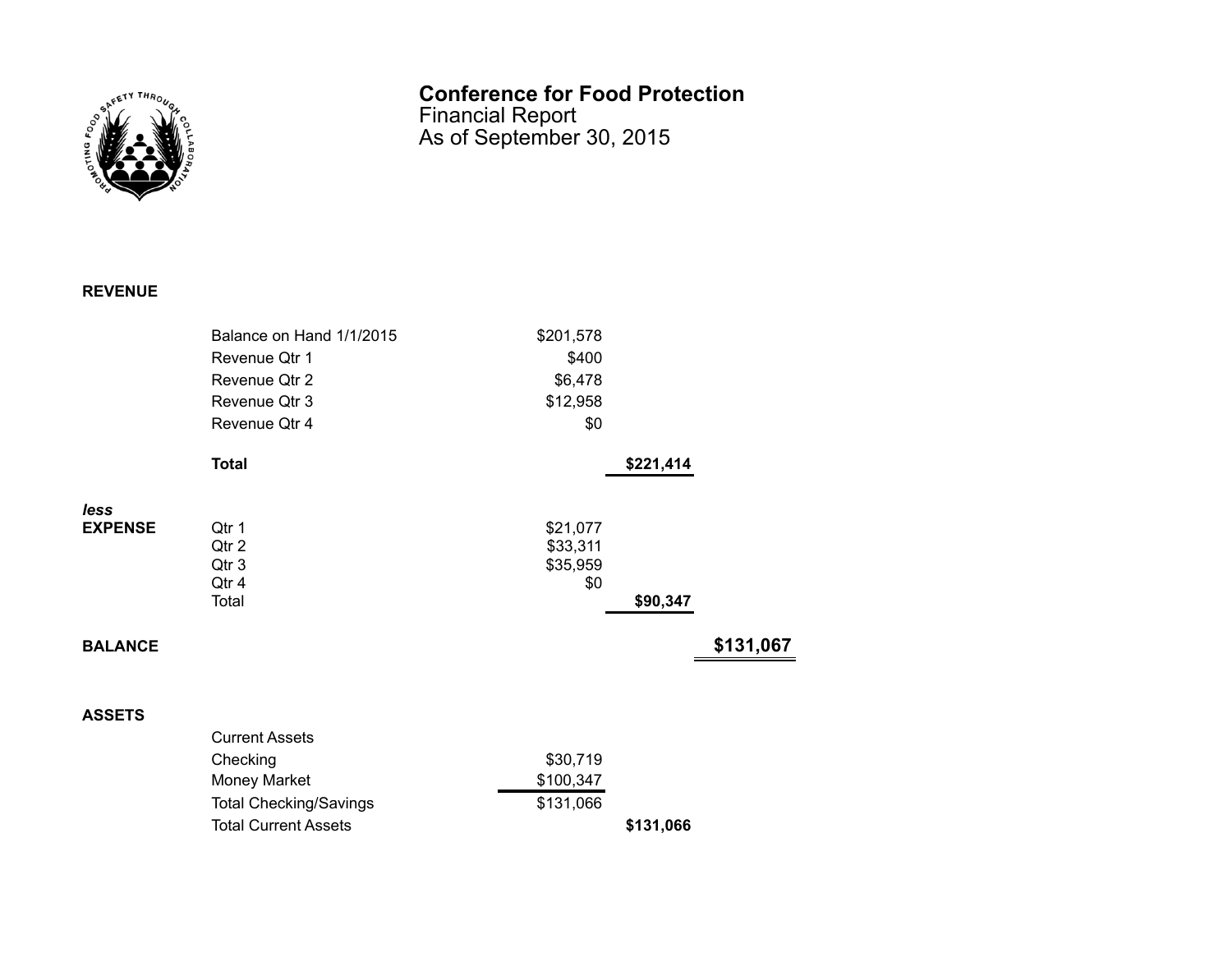**TOTAL ASSETS \$131,066**

*Difference due to rounding*

 **Respectfully submitted by:**

his Ligert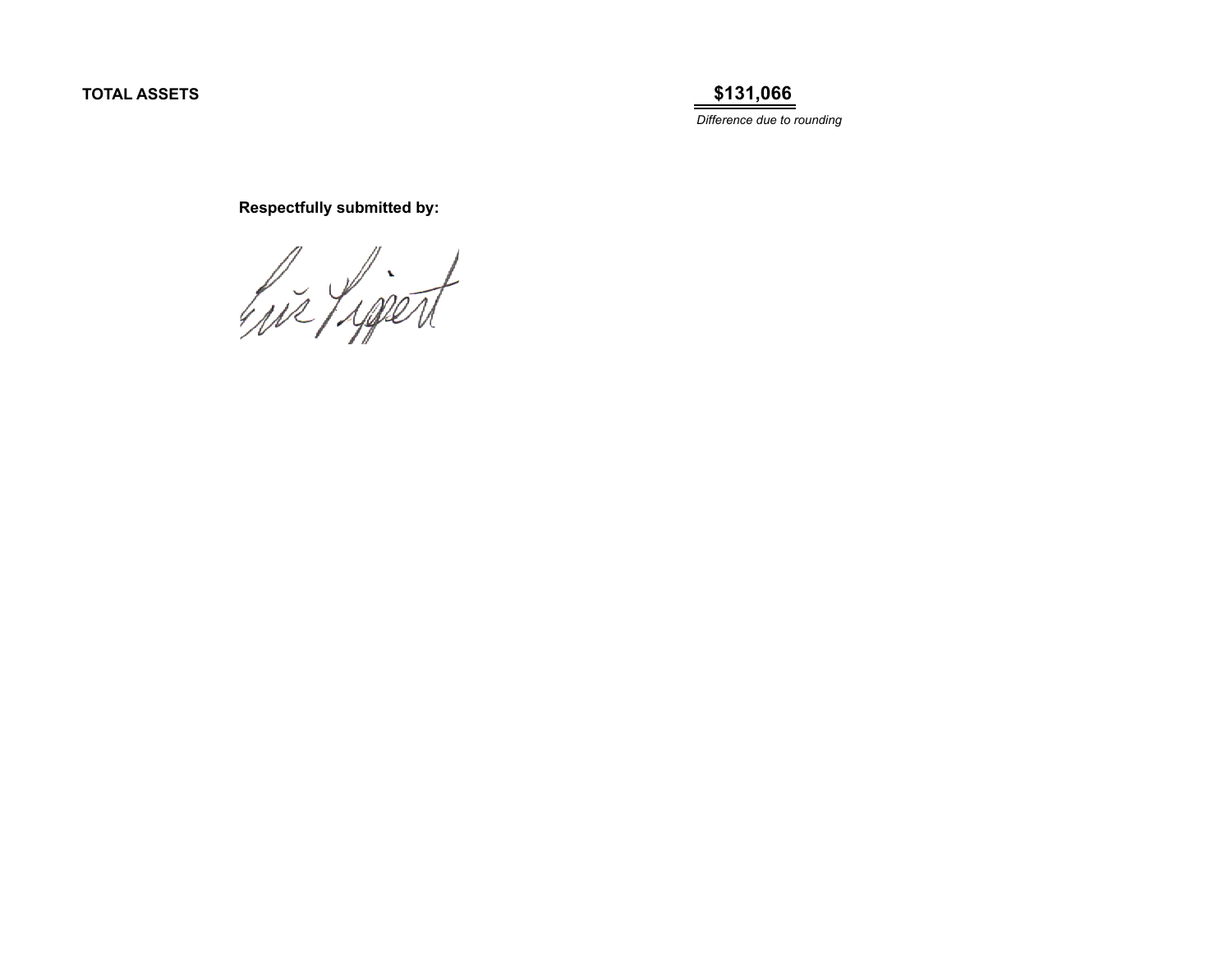## **CFP Budget 2015**

| <b>Revenues</b>                    |                         | <b>Budgeted</b>          |                        | <b>Received</b> |                       |    |                  |           |                         | <b>Cumulative</b>        |    | <b>Balance</b> |
|------------------------------------|-------------------------|--------------------------|------------------------|-----------------|-----------------------|----|------------------|-----------|-------------------------|--------------------------|----|----------------|
|                                    |                         |                          |                        | Quarter 1       | Quarter 2             |    | Quarter 3        | Quarter 4 |                         |                          |    |                |
|                                    |                         |                          |                        |                 |                       |    |                  |           |                         |                          |    |                |
| <b>Interest Checking/Sav</b>       | \$                      | 100                      | \$                     | 68              | \$<br>46              | \$ | 35               |           | \$                      | 149                      | \$ | (49)           |
| Membership                         | \$                      | 1,200                    | \$                     | 332             | \$<br>432             | \$ | $\overline{923}$ |           | \$                      | 1,687                    | \$ | (487)          |
| Crumbine                           | \$                      |                          |                        |                 | \$<br>1,000           | \$ | 2,000            |           | \$                      | 3,000                    | \$ | (3,000)        |
| 2016 Registrations                 | \$                      | 138,500                  |                        |                 |                       |    |                  |           | \$                      |                          | \$ | 138,500        |
| 2016 Sponsors                      | \$                      | 89,000                   |                        |                 | \$<br>5,000           | \$ | 10,000           |           | \$                      | 15,000                   | \$ | 74,000         |
| 2016 Local Partnership             | \$                      |                          |                        |                 |                       |    |                  |           | \$                      |                          | \$ |                |
| Miscellaneous                      |                         |                          |                        |                 |                       |    |                  |           | \$                      |                          |    |                |
| Grant                              |                         | <b>TBD</b>               |                        |                 |                       |    |                  |           | \$                      |                          | \$ |                |
|                                    |                         |                          |                        |                 |                       |    |                  |           |                         |                          |    |                |
| Total                              | \$                      | 228,800                  | \$                     | 400             | \$<br>6,478           | \$ | 12,958           | \$        | \$                      | 19,836                   | \$ | 208,964        |
|                                    | Ś                       | 208,964                  |                        |                 |                       |    |                  |           |                         |                          |    |                |
|                                    |                         |                          |                        |                 |                       |    |                  |           |                         |                          |    |                |
| <b>Disbursements</b>               |                         |                          |                        | Quarter 1       | Quarter 2             |    | Quarter 3        | Quarter 4 |                         |                          |    |                |
| <b>Exec Director Comp</b>          | \$                      | 24,000                   | \$                     | 6,000           | \$<br>6,000           | \$ | 6,000            |           | \$                      | 18,000                   | \$ | 6,000          |
| <b>Exec Assistant Comp</b>         | \$                      | 19,200                   | $\overline{\varsigma}$ | 4,800           | \$<br>4,800           | \$ | 4,800            |           | \$                      | 14,400                   | \$ | 4,800          |
| <b>Exec Treasurer Comp</b>         | \$                      | 12,000                   | \$                     | 3,000           | \$<br>3,000           | \$ | 3,000            |           | \$                      | 9,000                    | \$ | 3,000          |
| <b>Exec Director Travel</b>        | \$                      | 3,800                    |                        |                 | \$<br>883             | \$ | 1,166            |           | \$                      | 2,049                    | \$ | 1,751          |
| <b>Exec Assistant Travel</b>       | \$                      | 2,250                    | \$                     | 655             | \$<br>296             | \$ | 1,008            |           | \$                      | 1,959                    | \$ | 291            |
| <b>Exec Treasurer Travel</b>       | \$                      | 2,250                    |                        |                 | \$<br>408             | \$ | 231              |           | \$                      | 639                      | \$ | 1,611          |
| <b>Exec Board Expense Travel</b>   | \$                      | 26,000                   |                        |                 | \$<br>11,637          | \$ | 10,649           |           | \$                      | 22,286                   | \$ | 3,714          |
| <b>Exec Board Expense Catering</b> | \$                      | 1,845                    |                        |                 | \$<br>3,384           | \$ | 7,148            |           | \$                      | 10,532                   | \$ | (8,687)        |
| <b>Committee Expense</b>           | \$                      | 10,000                   | \$                     | 2,862           | \$<br>2,823           | \$ | 1,193            |           | \$                      | 6,878                    | \$ | 3,122          |
| Conf Expense                       | \$                      |                          |                        |                 |                       |    |                  |           | \$                      |                          | Ś  |                |
| 2016 Conf Prepayment               | \$                      |                          |                        |                 |                       |    |                  |           | ζ                       |                          | S  |                |
| Equipment/Maintenance              | \$                      | 250                      |                        |                 |                       |    |                  |           | \$                      |                          | \$ | 250            |
| <b>Telephone</b>                   | \$                      | 1,600                    | \$                     | 134             |                       |    |                  |           | \$                      | 134                      | \$ | 1,466          |
| Postage                            | \$                      | 660                      | ζ.                     | $\overline{42}$ | \$<br>$\overline{41}$ | \$ | 178              |           | \$                      | 261                      | \$ | 399            |
| Printing                           | \$                      | 3,500                    | ζ.                     | 14              |                       | ζ  | 476              |           | \$                      | 490                      | \$ | 3,010          |
| <b>Supplies</b>                    | \$                      | 1,500                    | \$                     | 414             | \$<br>39              |    |                  |           | \$                      | 453                      | \$ | 1,047          |
| <b>Surety Bond/Liability Ins</b>   | \$                      | 1,821                    | \$                     | 1,821           |                       |    |                  |           | \$                      | 1,821                    | \$ |                |
| Banking Credit Card Sve cg.        |                         |                          |                        |                 |                       |    |                  |           | \$                      |                          | \$ |                |
| <b>Corporation Renewal</b>         | \$                      | 125                      | \$                     | (105)           |                       | \$ | 110              |           | \$                      | 5                        | \$ | 120            |
| Miscellaneous                      | $\overline{\mathsf{s}}$ | 1,000                    |                        |                 |                       |    |                  |           | $\overline{\mathsf{S}}$ |                          | \$ | 1,000          |
| Crumbine Expenses                  | \$                      | 4,000                    |                        |                 |                       |    |                  |           | \$                      |                          | \$ | 4,000          |
| <b>Web Site Development</b>        | \$                      | 1,500                    | $\zeta$                | 1,440           |                       |    |                  |           | \$                      | 1,440                    | S  | 60             |
| Legal                              | \$                      | 1,000                    |                        |                 |                       |    |                  |           | \$                      |                          | \$ | 1,000          |
| <b>Tax Preparation (audit)</b>     | \$                      | 850                      |                        |                 |                       |    |                  |           | \$                      |                          | \$ | 850            |
| Local Partnership                  | \$                      |                          |                        |                 |                       |    |                  |           | \$                      | $\overline{\phantom{a}}$ | \$ |                |
| Grant                              | \$                      | $\overline{\phantom{a}}$ |                        |                 |                       |    |                  |           | \$                      | $\blacksquare$           | \$ |                |
|                                    |                         |                          |                        |                 |                       |    |                  |           |                         |                          |    |                |